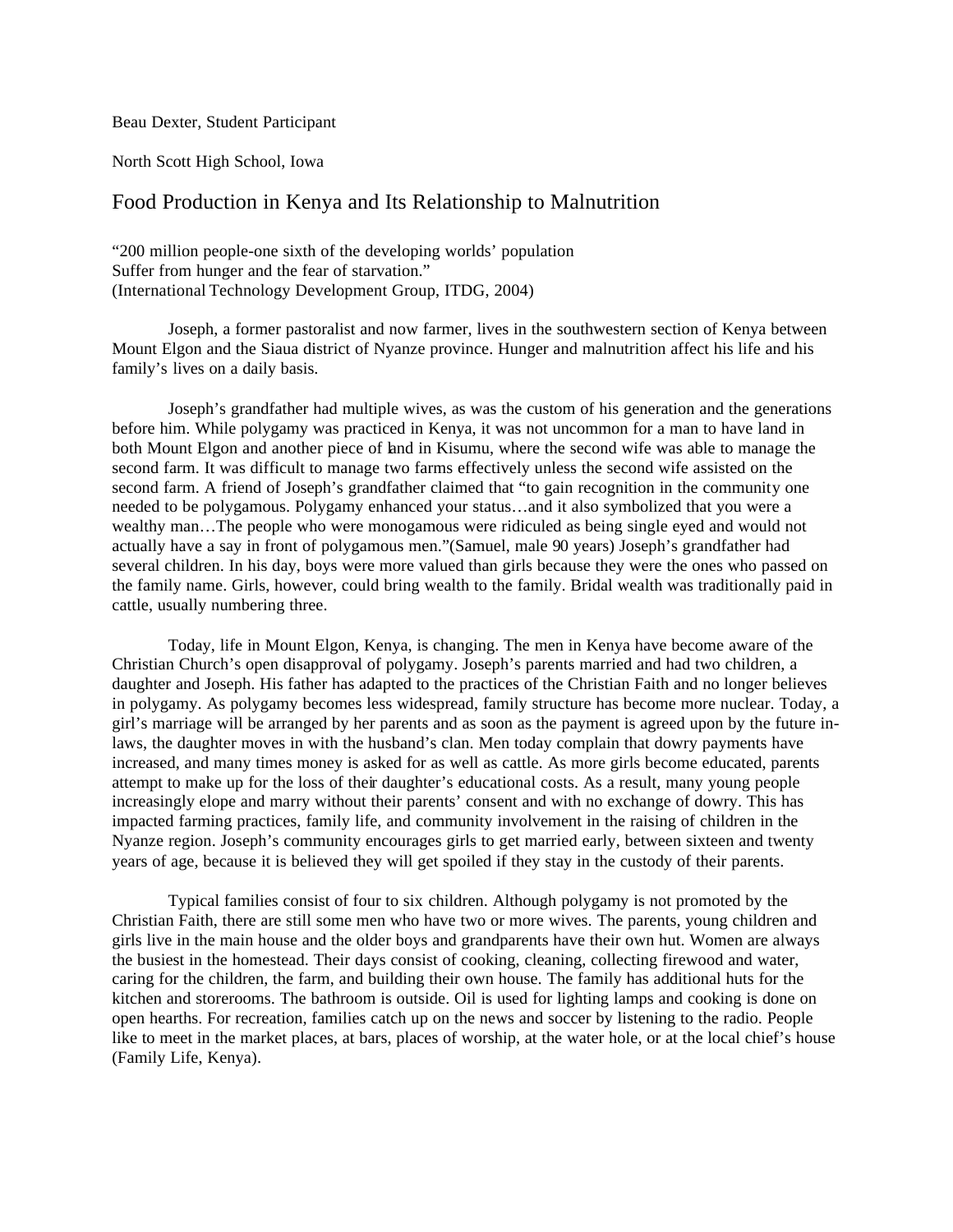Joseph farms along the north side of Mount Elgon. The land in Mount Elgon is fertile and productive. One man in his neighborhood stated, "If you could go to my house during the harvest, there were so many sacks of grain all over, we had to push all the chairs against the wall." (Mountain Voice) Some parts of Mount Elgon are naturally fertile because it has a large number of waste matter. Therefore, there is no need to use artificial fertilizer, which are used on exhausted land. In Kenya, most people are involved in agriculture in some way. If the family does not have a large field they usually have a small family plot, shamba, to grow food. The wife tends the shamba. In the last fifty years, agriculture has gradually taken over livestock as the main source of income with the introduction of cash crops such as maize and coffee. Kenya used to farm for subsistence, producing planting sorghum, millet, bananas, cassava, and sweet potatoes. One of the important cash crops is coffee because, "now we are in a position to get the cash when the crops are taken to the factory." (Mountain Voices) Before the Sabaot, the pastoralists of Mount Elgon, became farmers, life was very difficult: there was shortage of food nearly every year, there were times when people would even feed on banana stems. In spite of the frequent droughts in the past, the main cause of famine at that time was the low productivity of the crops cultivated. Today people have better methods of farming which enable them to have a surplus (Mountain Voices, Agriculture).

Food production, which includes traditional crop and animal combinations, can be adapted to increase productivity, when the biological, land and labor resources are efficiently used (International Technology Developing Group, ITDG). Farmers can use the knowledge acquired over centuries of crop production and animal husbandry, adapting and developing the huge range of varieties and resources available in their specific local environments. The ITDG is investigating and demonstrating the potential of appropriate technologies to provide practical answers to the world hunger crisis, if the direct raising of production and incomes in some particular communities does not suffice.

In Kenya, twelve percent of the population is obese. Most of the obese people are found in urban areas such as Nairobi, Kenya. The major reason is AIDS. "On an African level we see now that obesity is a really major disease, in line with HIV and malnutrition. And it's quite clear that malnutrition and obesity co-exist at the same time and in the same country." (Astrup, Professor Arne) Traditionally, weight was considered a sign of wealth. Being obese has another significant meaning for the people of Africa. AIDS has meant "slim" for many years because it makes its victims waste away. As a result, people do not want to lose weight so that others won't think they have AIDS. So, people eat, they want to look fat so that it is clear to all they do not have AIDS. As a result, obesity has increased along with Type 2 diabetes in the urban areas of Kenya. About sixty percent of all deaths across the world can be attributed to non-communicable diseases such as diabetes. Cities are developing in this part of the world without thought given to exercise. In addition, there is the increased availability of fast food outlets in the cities. Without education and good planning for developing cities in Kenya, obesity could become as large a problem as malnourishment and HIV/AIDS have been.

The World Bank estimates that 1.1 billion people in the world live in extreme poverty. Asia leads in numbers, but Africa has the largest proportion: nearly half its population. The Director of The U.N. Millennium Project, Jeffrey D. Sachs, has the goal of helping to cut the world's extreme poverty in half by 2015. Mr. Sachs spent many days in eight Kenyan villages known as the Sauri sub location in the Siaya district of Nyanza province. He visited farms, clinics, hospitals and schools. He stated, "We found a region beset by hunger, AIDS and malnutrition. This situation is grim, but salvageable." At a meeting held with the citizens of Kenya, only two of the two hundred farmers reported using fertilizer. Around twenty-five percent of those two hundred are using improved fallows with nitrogen fixing trees, which allows the soil to rejuvenate. The rest of the community is farming on tiny plots, sometimes no more than one-quarter of an acre with soils that are so depleted of nutrients and organic matter that even if the rains are good, the households still go hungry. If the rain fails, the households face the risk of death from severe under nutrition. The biggest surprise for the Director came from his follow up question, "How many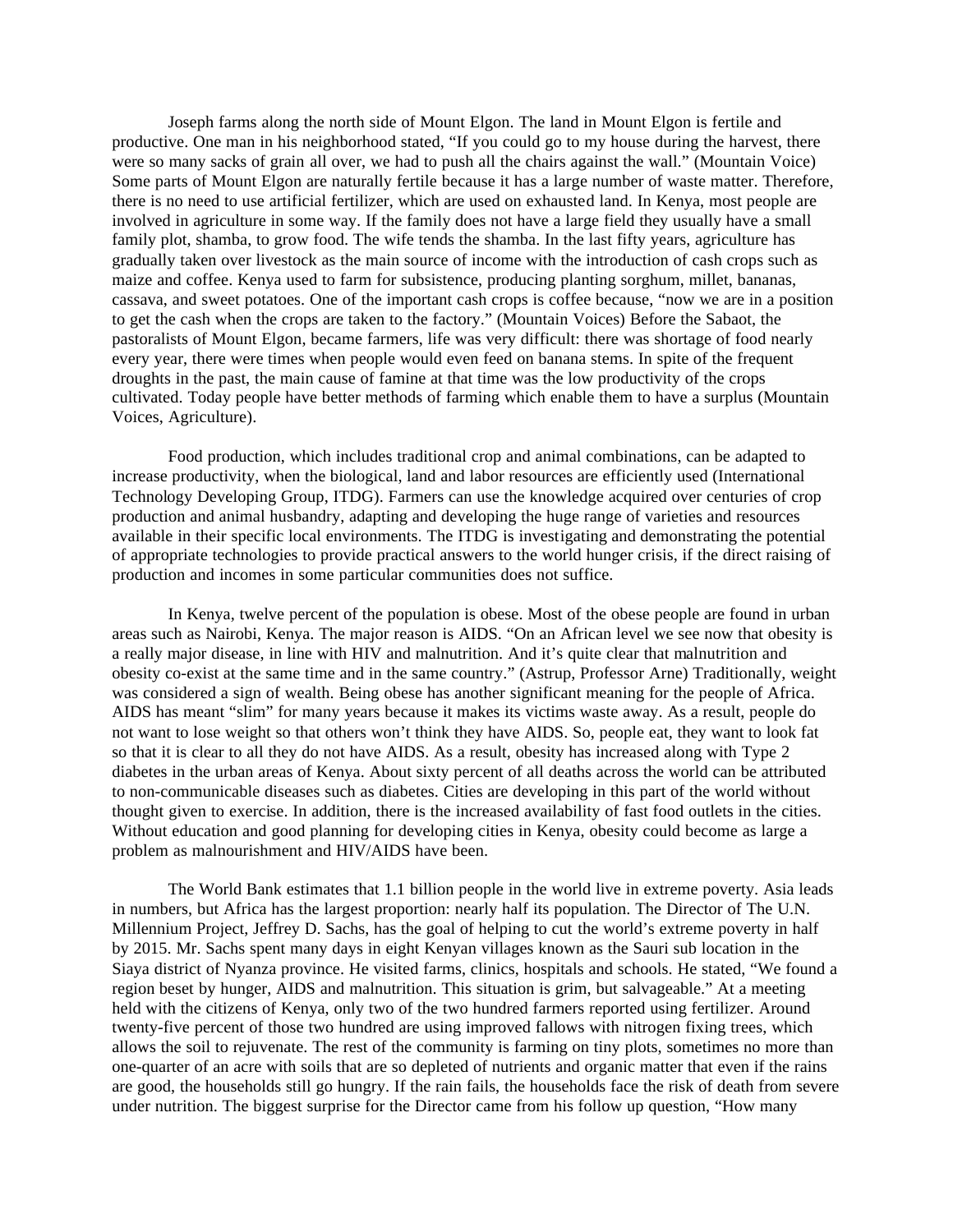farmers used fertilizer in the past?" He wrote that every hand in the room went up. Farmer after farmer described how the price of fertilizer was now out of reach, and how their current impoverishment left them unable to purchase what they had used in the past. In addition, every family in the community was housing an orphaned child from the AIDS pandemics (Sachs 50).

With these kinds of statistics, changes must be made and now! Survival depends on responding to these challenges with "known, proven, reliable and appropriate technologies and interventions" (Sachs 50). These challenges can not be met by the Kenyan villages or the Kenyan government alone, assistance is need by the World Community. The Millennium Development Project speaks of five interventions, which must be activated: boosting agriculture, improving basic health, investing in education, providing clean water and sanitation and bringing power. The farmers of this region could triple their food yields and end hunger with fertilizers, cover crops, irrigation and improved seeds. These interventions would help stop the malnutrition that haunts these people. Basic health care and health education through village clinics could help end the problems of malaria and HIV/AIDS. By investing in the educational needs of the village children, girls as well as boys, could be successful by providing meals that get the children to school. This leads to a quality education through improved school attendance. Vocational training in sustainable modern farming techniques which work in good years and years of drought, computer literacy, infrastructure maintenance and carpentry will empower these Kenyan children to change their future. As Catherine Bertini, Under Secretary General for the United Nations, stated, "Food is power! We use it to change behavior. Some may call it bribery. We do not apologize." (Bertini 2004) By providing easily accessible clean water and sanitation for the villages, women and children who toil at these tasks daily, would have more time for education and food production. Bringing power, either through diesel generators or power lines, to these rural areas would allow the families to become part of the Twenty-first century, giving them access to electricity, lights, refrigeration, and computers.

Recommendations for solving the food production problems of Kenya involve Kenya and Kenyans as well as the greater international community. "Politics simply can't explain Africa's prolonged crisis. Time after time countries have promised to provide funds for Kenya but have not been able to provide enough to alleviate the problem. The Director of the Millennium Development Project states that he has seen countries in Africa such as Ghana, Malawi, Mali and Senegal fail to prosper, while societies in Asia perceived to have extensive corruption, such as Bangladesh, Indonesia and Pakistan enjoy rapid economic growth. What is the explanation? While many factors exist one is certain that Africa is burdened with malaria unlike any other part of the world. The reason for this is, that it is unlucky in providing the perfect conditions for this disease: high temperatures, plenty of breeding sites and particular species of malaria-transmitting mosquitoes that prefer to bite humans rather than cattle" (Sachs 53). Former U.S. Secretary of the Treasury Paul O'Neill expressed a common frustration when he remarked about aid for Africa, "We've spent trillions of dollars on these problems and we have damn near nothing to show for it.' O'Neill wanted to fix the system so that more U.S. aid could be justified. It needs to be realized that even though the U.S. gives \$200 million per year to Africa, that is less then \$1 per person living in subsistence farm households.

In order for Kenya and other underdeveloped nations in Africa to rise out of poverty, eight steps have been suggested which will help the world community reach the goal of Making Poverty History. These eight steps, approved by the Millennium Development Project, need to be implemented as quickly and efficiently as possible.

- 1. Commit to the Task: The entire world needs to embrace the goal of making poverty history
- 2. Adopt a Plan of Action: Follow through on the commitment to eliminate extreme poverty by 2025 which was approved by the world's governments at the start of the millennium
- 3. Raise the Voice of the Poor: Democracies in the poor world need to join together in their call to justice and action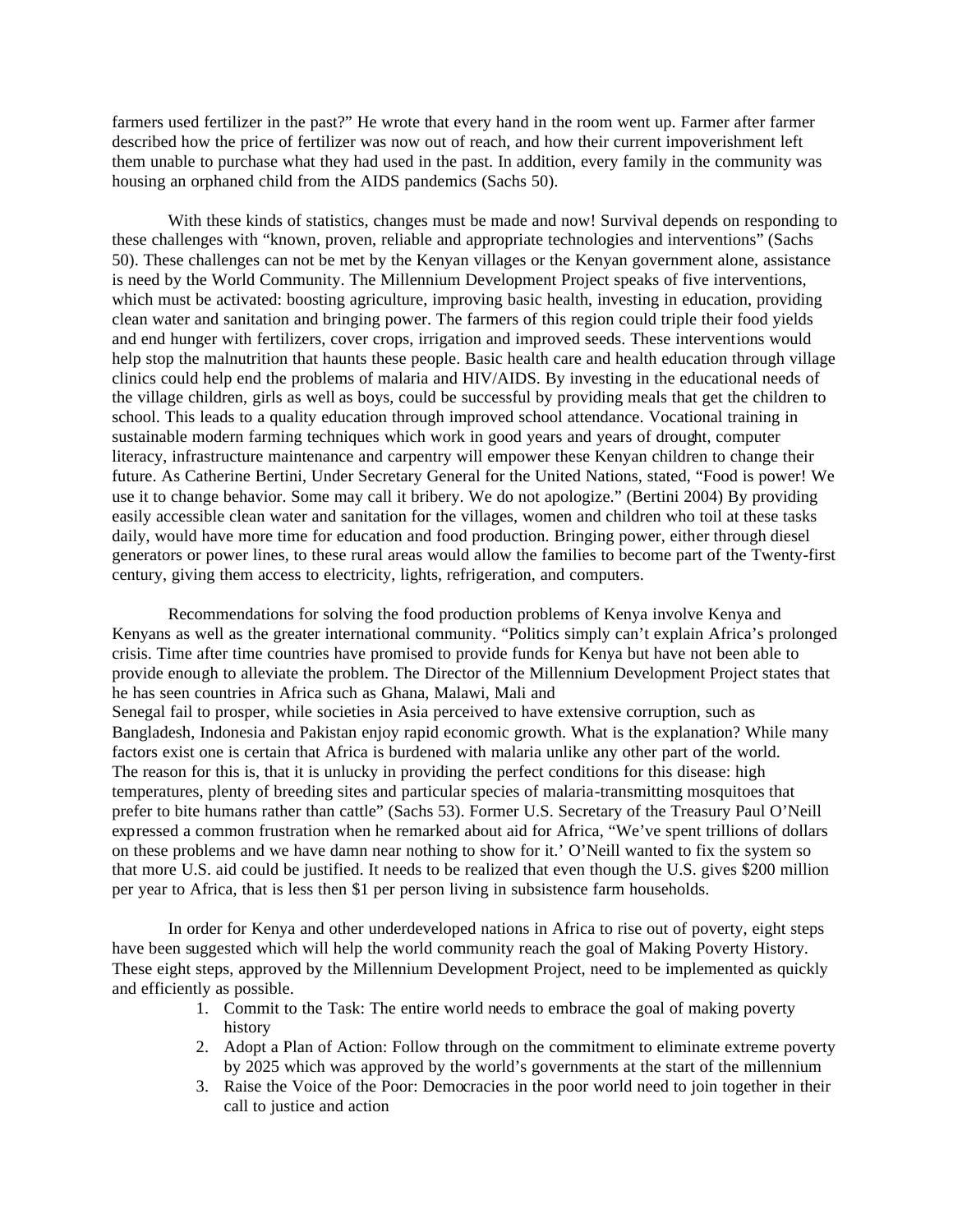- 4. Redeem the U.S. Role in the World: The U.S. needs to honor its commitment to give 0.7% of our national income to meet these crucial goals
- 5. Rescue the International Monetary Fund (IMF) and World Bank: Restore their role in helping all 182 of their member countries in the pursuit of enlightened globalization
- 6. Strengthen the U.N.: Empower the U.N. agencies, such as the World Health Organization, Food and Agricultural Organization, World Food Programme, etc. to do their jobs
- 7. Harness Global Science: Include not only the rich but also the world's poor in the new technology which leads to improved standards of living
- 8. Promote Sustainable Development: Increase productivity on farms without endangering the world's natural resources

Food Production is a problem that cannot be solved with out leadership and dedication from individuals taking a stand and making a difference. Each individual in this world needs to make a personal commitment and accept a fair share of the burden for ending poverty in the world. Leaders, such as Dr. Norman E. Borlaug, Father of the Green Revolution, have given us direction and methods to attain this goal. Dr. Borlaug stated, "I will not see the change in my lifetime, but I hope I will see it initiated. Someone needs to step up." The youth of Iowa can be those people who use communication and their knowledge to activate more people in the battle to end world hunger.

> **"Civilization as it is known today could not have evolved, nor can it survive, without an adequate food supply." (Borlaug 1970)**

> **"…when you build a road, you build a school, and when you build a school, you build public health… There are 900 hundred illiterate adults in the world. You can not build peace on an empty stomach." (Borlaug 2004)**

## **Bibliography**

Bertini, Catherine. Under Secretary General for Management: The United Nations. Lecture at

Iowa State University, Ames, Iowa. 13 October 2004.

Borlaug, Dr. Norman E. Nobel Lecture: The Green Revolution, Peace and Humanity.

The Nobel Peace Prize Institute. 17 December 1970.

Borlaug, Dr. Norman E. Sixty Years of Fighting Hunger. World Food Prize Conference, Des Moines,

Iowa. 14 October 2004.

Doyle, Mark. "Food Crisis 'Run Across Africa." BBC News 10 August 2005. 29 August 2005 http://news.bbc.co.uk/go/pr/fr/-/1/hi/world/africa/4138120.stm.

International Technology Developing Group (ITDG). "Food Production" 29 August 2005

http://www.itdg.org/?id=food\_production.